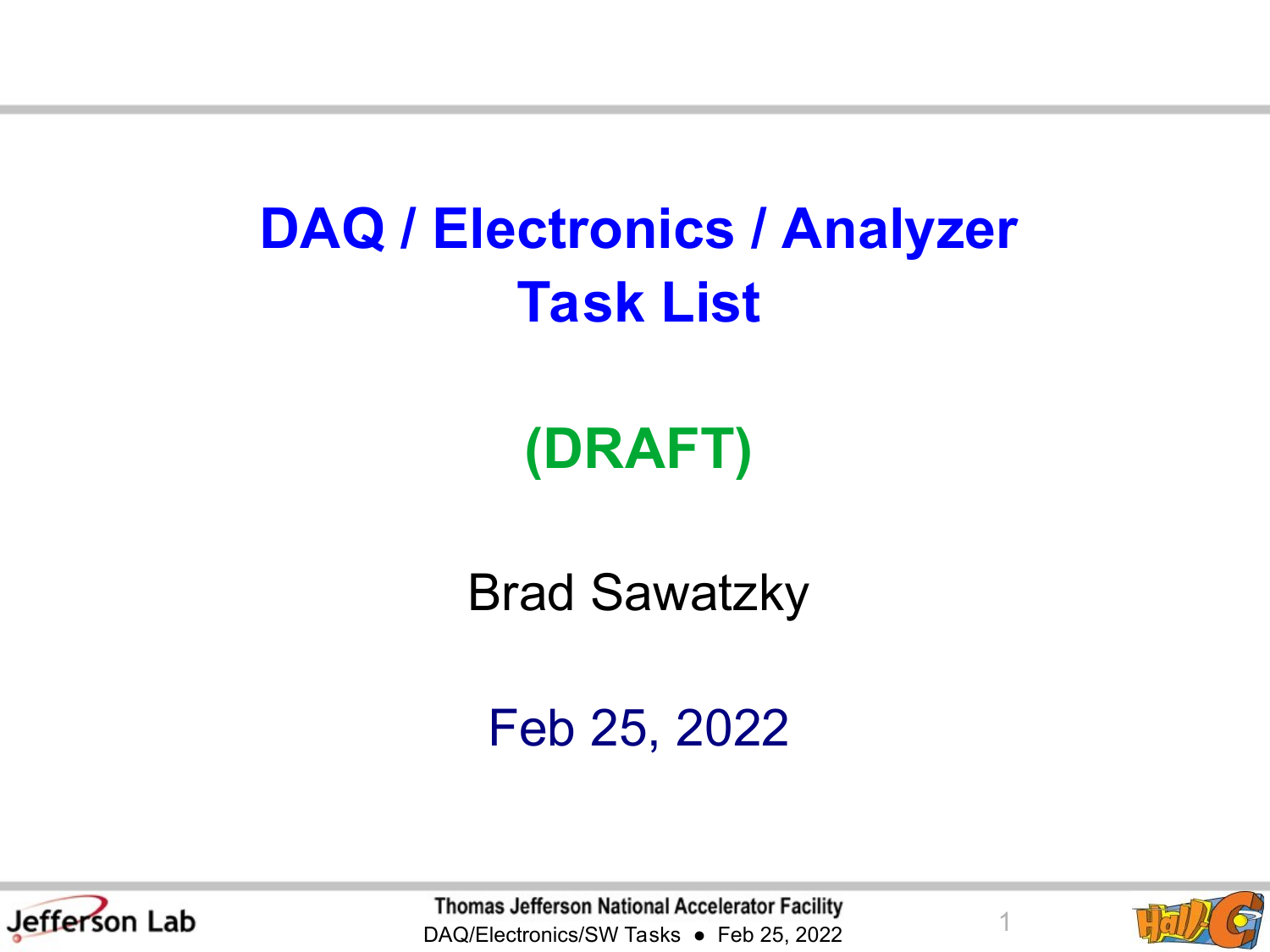#### **VTP / F250 / TM Firmware / Trigger (Reminders)**

- VTP (5+1 modules ordered May 2020)
	- $\rightarrow$  Cluster trigger based on 3x3 groups, with 1 row shared between crates
	- $\rightarrow$  Logic signals emitted by each VTP will be OR'd in NIM to form NPS trigger
		- » CODA trig: HMS .AND. (.OR. of NPS)
		- » Timing latency on VTP triggers deterministic to <12ns
	- $\rightarrow$  Define/update VTP data payload
		- » cluster charge, timing?
		- » cluster crystal list to be used to sparsify F250 waveform readout
- F250 FADC (51 modules from FE/PD pool)
	- $\rightarrow$  Hi-res timing required (< 1ns)
		- » Preserve multi-hit/ch output
	- $\rightarrow$  QDC data, Scaler data
	- $\rightarrow$  Full waveforms (25 samples)
		- » Compressed?
	- $\rightarrow$  VTP info used to sparsify F250 readout channels to those in a 5x5 cluster(s) centered on the 3x3 'trigger' cluster(s)



- TI/TM modifications (if needed?)
	- $\rightarrow$  must support 5 NPS crates + 3 HMS crates
	- $\rightarrow$  maintain six L1 trigger inputs on primary TM
- CODA / HMS trigger assumptions
	- $\rightarrow$  'Standard HMS' NIM triggers will be available
		- »  $\frac{3}{4}$ , EL<sub>real</sub>, EL<sub>clean</sub>, ...
	- $\rightarrow$  NPS + HMS trigger made in NIM
		- » NPS + HMS {¾, EL*foo*}
		- » NPS VTP latency is NOT a problem
- NPS detector assembly and full DAQ chain readout tests to be done in EEL space Spring/Summer 2022

FE/DAQ group reports 'first draft' of needed firmware complete





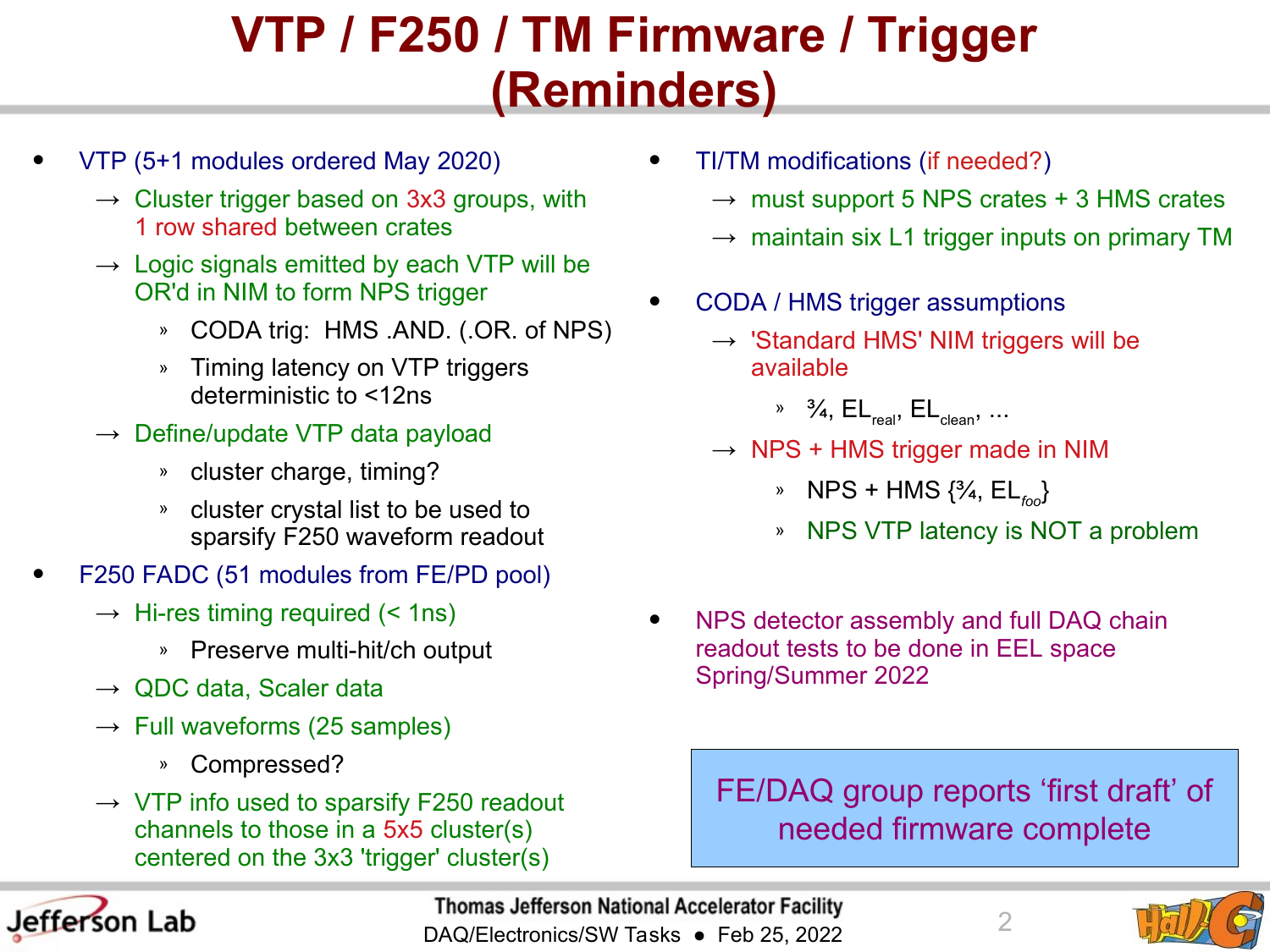# **NPS DAQ Challenges (Reminders)**

- Most work driven by requirement to handle highrate kinematics + waveform output
	- $\rightarrow$  13 kHz HMS (DIS) triggers (+ background)
		- » need NPS trigger ( $\rightarrow$  VTP firmware)
		- » need 'Event-Blocking' enabled
	- $\rightarrow$  'high' multiplicity in NPS (75+ crystals)
	- $\rightarrow$  waveform output for participating crystals is a 'Must' (~25 samples/ch)
- **Pending issues** 
	- $\rightarrow$  VTP firmware development
		- » 3x3 crystal cluster triggers
		- » Emit logic-out for NIM trigger with HMS
		- » 'sparsify' F250 readout (only store waveforms from 5x5 clusters centered on 3x3 'trigger' cluster)
	- $\rightarrow$  Analyzer support for VTP payload
	- $\rightarrow$  Analyzer support for Event-Blocking mode
		- » 'Unblock' in secondary ROL?
			- may be simplest? no analyzer changes needed [Moffit?]
		- » 'Unblock' at analyzer? [Bob M]



Thomas Jefferson National Accelerator Facility<br>DAQ/Electronics/SW Tasks ● Feb 25, 2022

- Firmware questions *wrt* VTP/F250s
	- $\rightarrow$  Hall B firmware has compression, but removes features to achieve this
		- » need to ensure necessary timing, QDC, scaler(?) data still present
	- $\rightarrow$  May require upgrading HMS F250 firmware as well
		- » need to address knock-on changes to CRLs and analyzer assumptions for HMS
	- $\rightarrow$  *Or* lossless compression in 2<sup>nd</sup> stage ROL + libCoda mod?
		- » no F250 firmware change, no decoder changes
- Firmware / DAQ questions have been discussed with FE Group
	- $\rightarrow$  No "show-stoppers" but requires development resources be allocated to this project

Updates to Hall C analyzer software

 $\rightarrow$  Non-trivial work here!

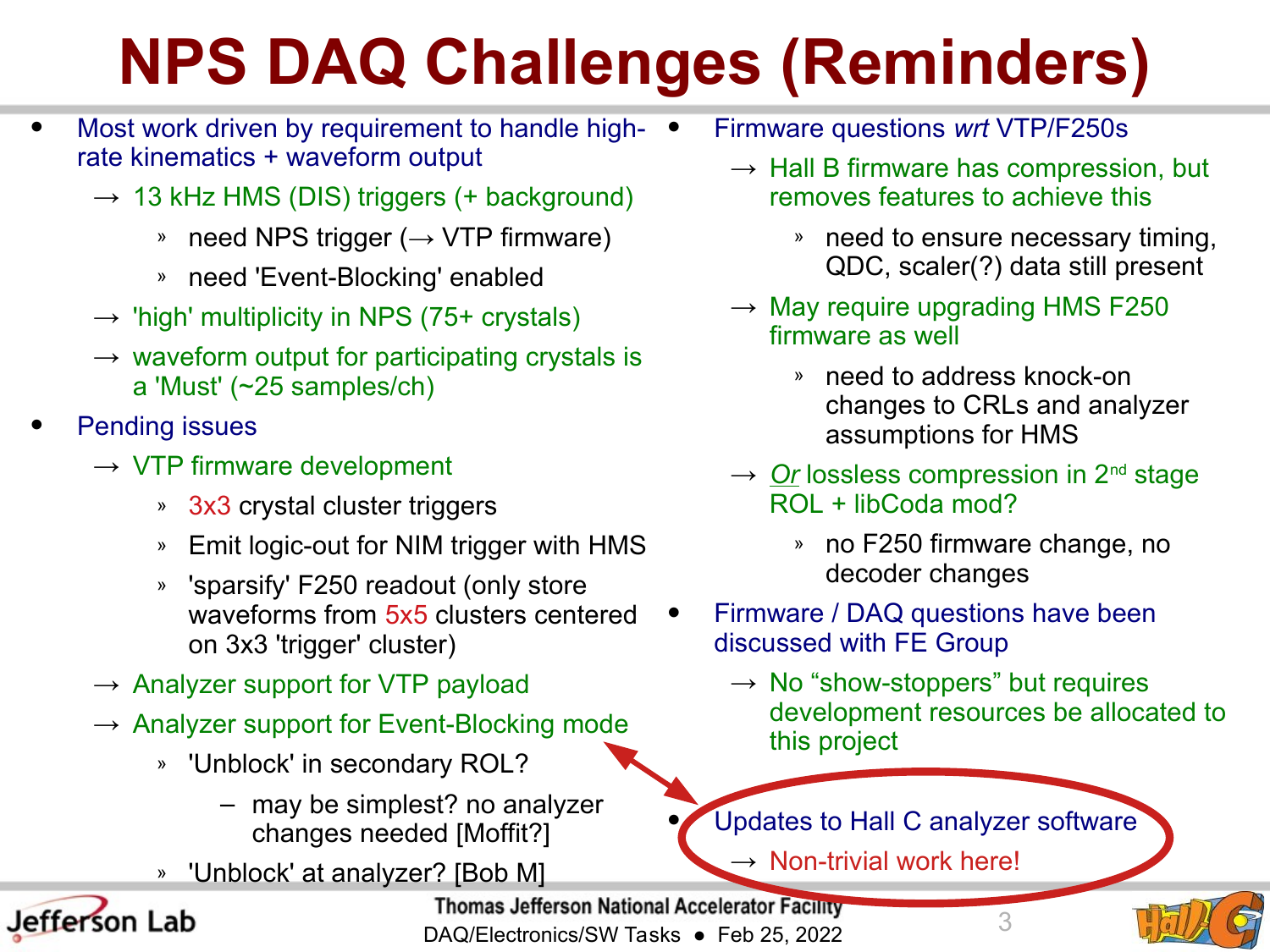# **Short List (HW / DAQ)**

#### • Goals

- $\rightarrow$  As complete a test of the entire NPS readout system as possible in EEL
	- $\approx$  ~75% of full readout
- $\rightarrow$  Includes high rate (low FADC threshold) and cosmics cluster trigger testing
- All DAQ hardware / cables are available now
	- $\rightarrow$  Use 'cdaql3' HW as DAQ host
	- $\rightarrow$  Have a 'front-end' computer with large display available
- First stage goal will be FADC hookup and low-level readout for crystal installation
	- $\rightarrow$  1–2 rows of crystals
	- $\rightarrow$  Waveform ('diagui') output
- Tests:
	- $\rightarrow$  HV cabling and control SW
	- $\rightarrow$  DAQ signal cabling
	- $\rightarrow$  LED pulser HW and control SW
	- $\rightarrow$  Thermal HW and controls
	- $\rightarrow$  CODA 3.0 config
		- » Throughput
		- » Stability
		- » Run in 'Blocked' Mode
	- $\rightarrow$  Test new VTP firmware
	- $\rightarrow$  Test new FADC firmware
	- $\rightarrow$  Test new TI/TM firmware
	- $\rightarrow$  Test Cluster trigger
		- » Use LED board
		- » Cosmics?
	- $\rightarrow$  Analyzer support for above
		- » Unblocking
		- » VTP/FADC payload changes
		- » *Etc*. (see next slide)



Thomas Jefferson National Accelerator Facility<br>DAQ/Electronics/SW Tasks ● Feb 25, 2022

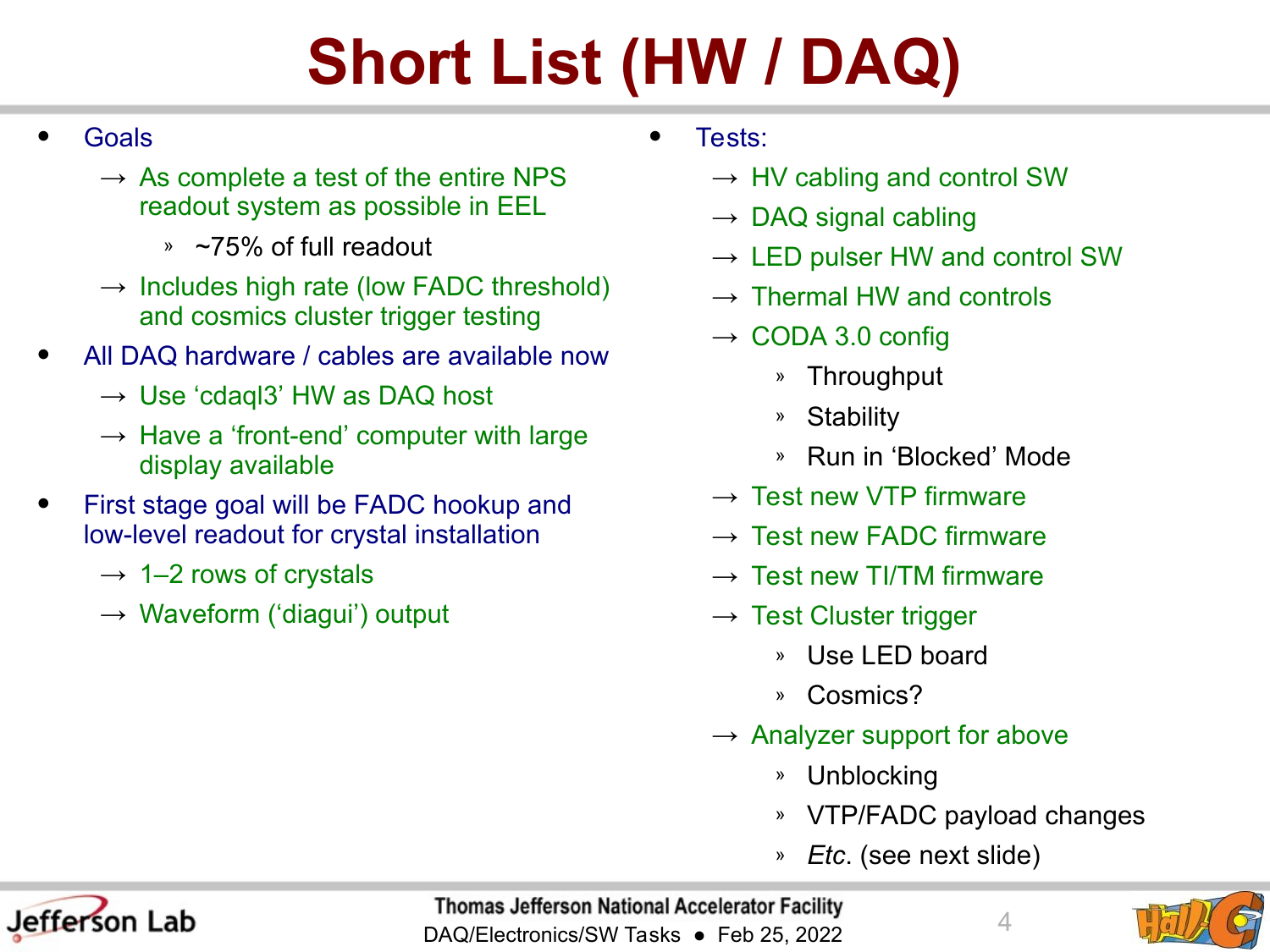#### **Analyzer Questions**

- Analyzer Updates (Hall C)
	- $\rightarrow$  Integrate DVCS software into hcana
	- $\rightarrow$  Waveform analysis?
	- $\rightarrow$  Cluster algorithm tuning?
	- $\rightarrow$  Decoder updates for VTP, F250 mods
	- $\rightarrow$  Solve, Implement, and Test "Data Unblocking" feature
- Establish the 'online GUI' plots
	- $\rightarrow$  Start with "checkout displays" desired for initial assembly
		- » QDC, TDC, Scaler information
	- $\rightarrow$  Waveform display
- Analyzer performance / throughput?
	- $\rightarrow$  Merge multi-threaded podd with hcana?
		- » Unsure of status/readiness/practicality?
- Do we still have a lead developer on analyzer software?



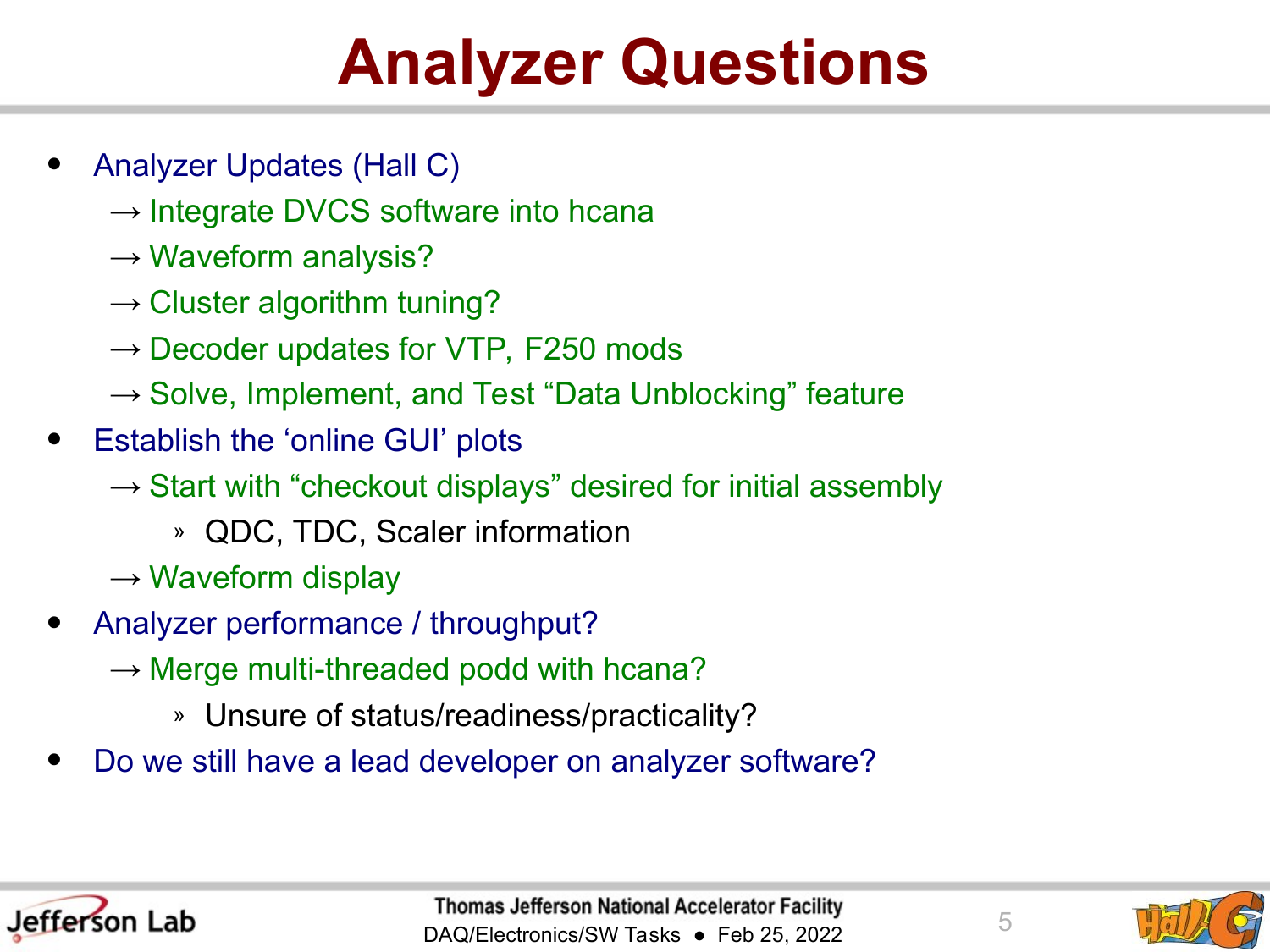## **NPS Detector Layout in EEL Building**





Thomas Jefferson National Accelerator Facility<br>DAQ/Electronics/SW Tasks ● Feb 25, 2022

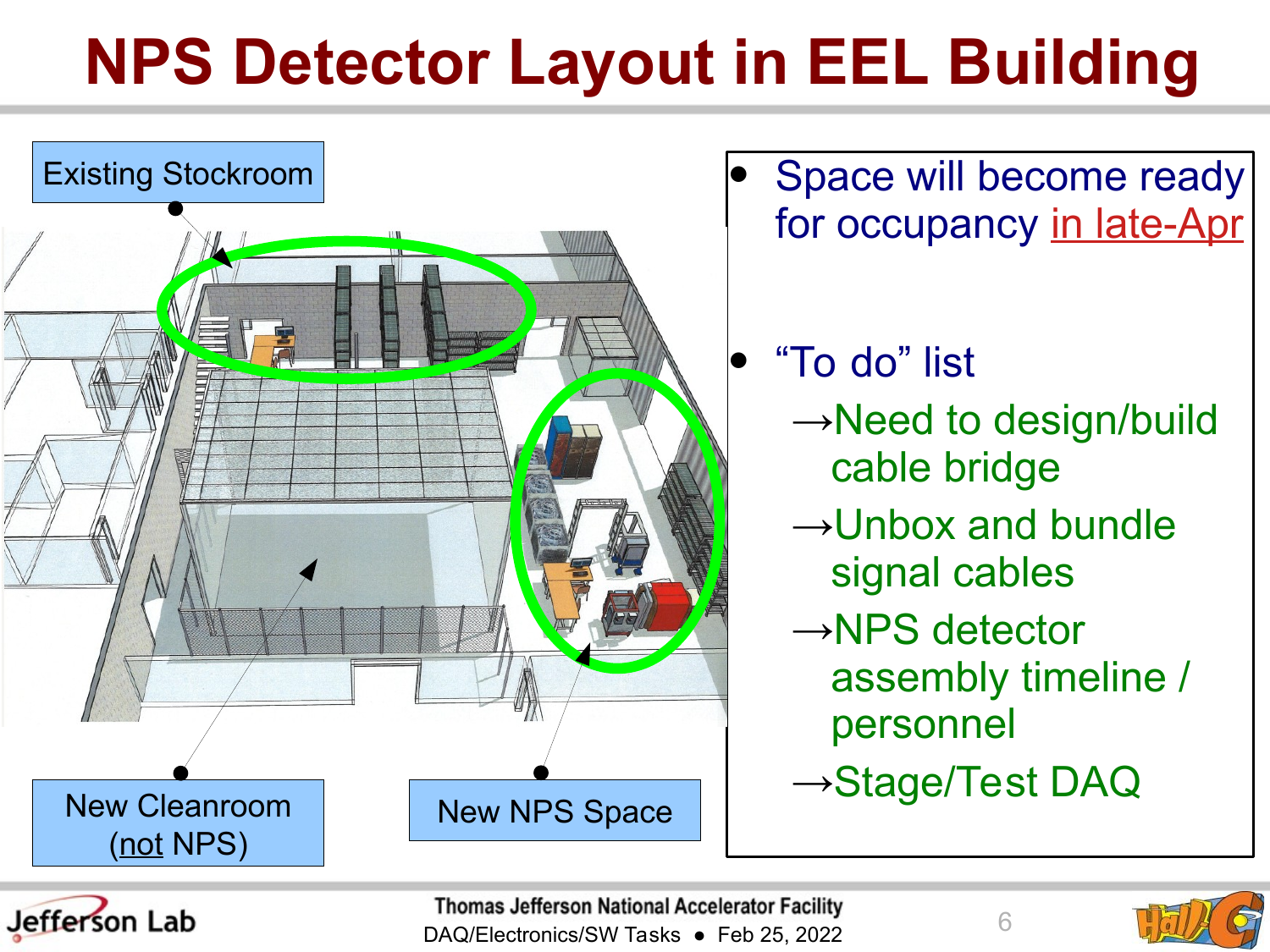#### Done



Thomas Jefferson National Accelerator Facility<br>DAQ/Electronics/SW Tasks • Feb 25, 2022



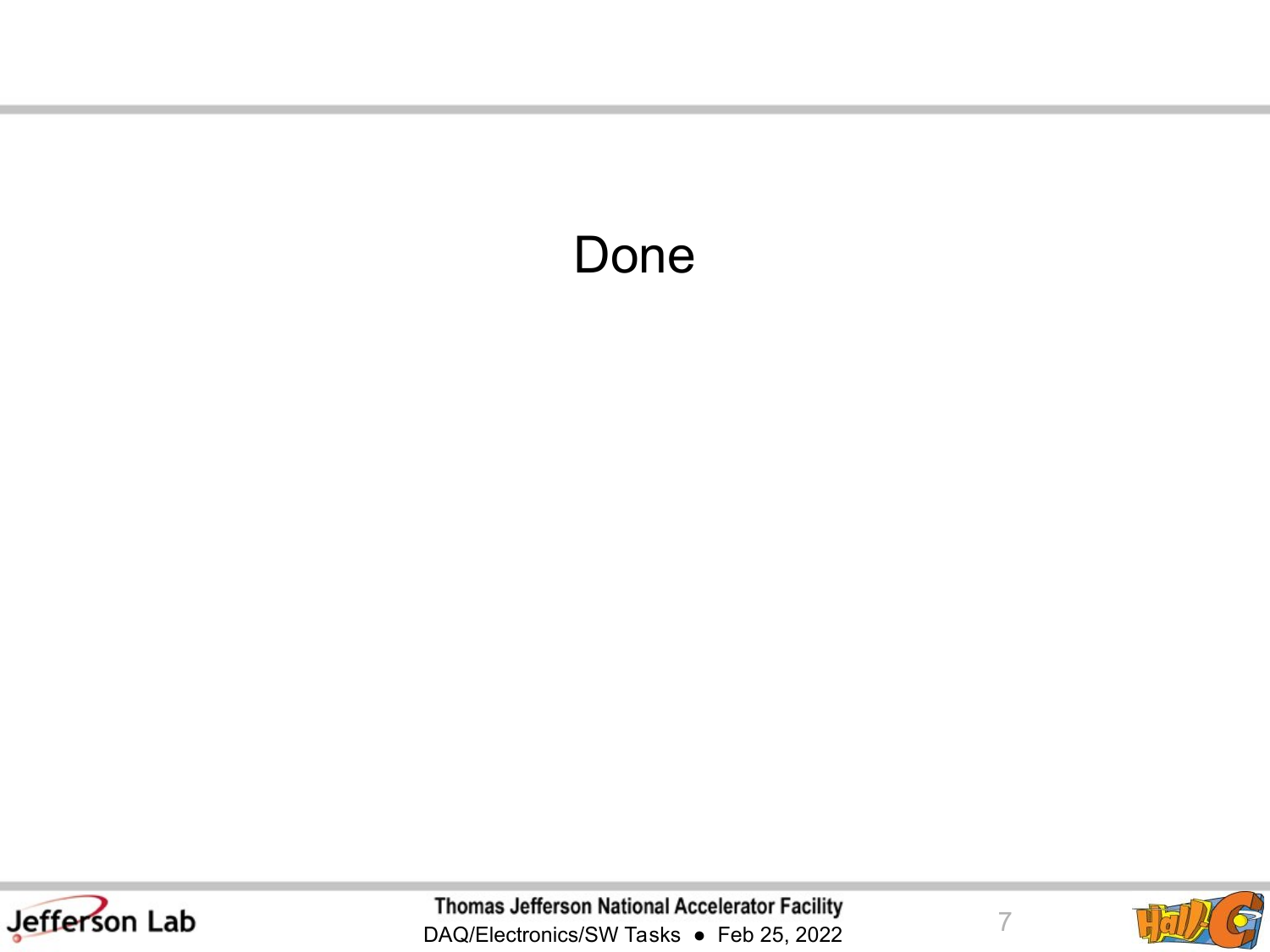### **NPS Detector Slow Controls**

- NPS detector will need additional instrumentation for **Thermal Monitoring/Control** and **LED system**
- Thermal Monitoring/Control
	- $\rightarrow$  Model after Primex/HyCal/ComCal
	- $\rightarrow$  Only local control needed
		- » Remote monitoring is straight forward
	- $\rightarrow$  Brad will be JLab point of contact for integration / EPICS
		- » DSG support in place
		- » Good progress on all items
- **Existing EPICS Archiver and Alarm** Handler software used for automatic signal logging/ monitoring
- Thermal Monitoring/Control Notes
	- $\rightarrow$  Rough Channel/Function List:
		- » Readbacks for chiller/air-handler at minimum
			- Status, in/outflow temps, etc
	- $\rightarrow$  Internal air temp readback(s)
	- $\rightarrow$  Multiple detector temp readbacks (few dozen ch)
		- » Several locations in crystal mount / HV divider region
- LED controls (JLab FE Group)
	- $\rightarrow$  Controller/driver design complete
		- » Design finalized (William Gu)
	- $\rightarrow$  Some issues with prototypes in 2021
		- » Revised boards arrived recently and are looking good



Thomas Jefferson National Accelerator Facility<br>DAQ/Electronics/SW Tasks ● Feb 25, 2022 10

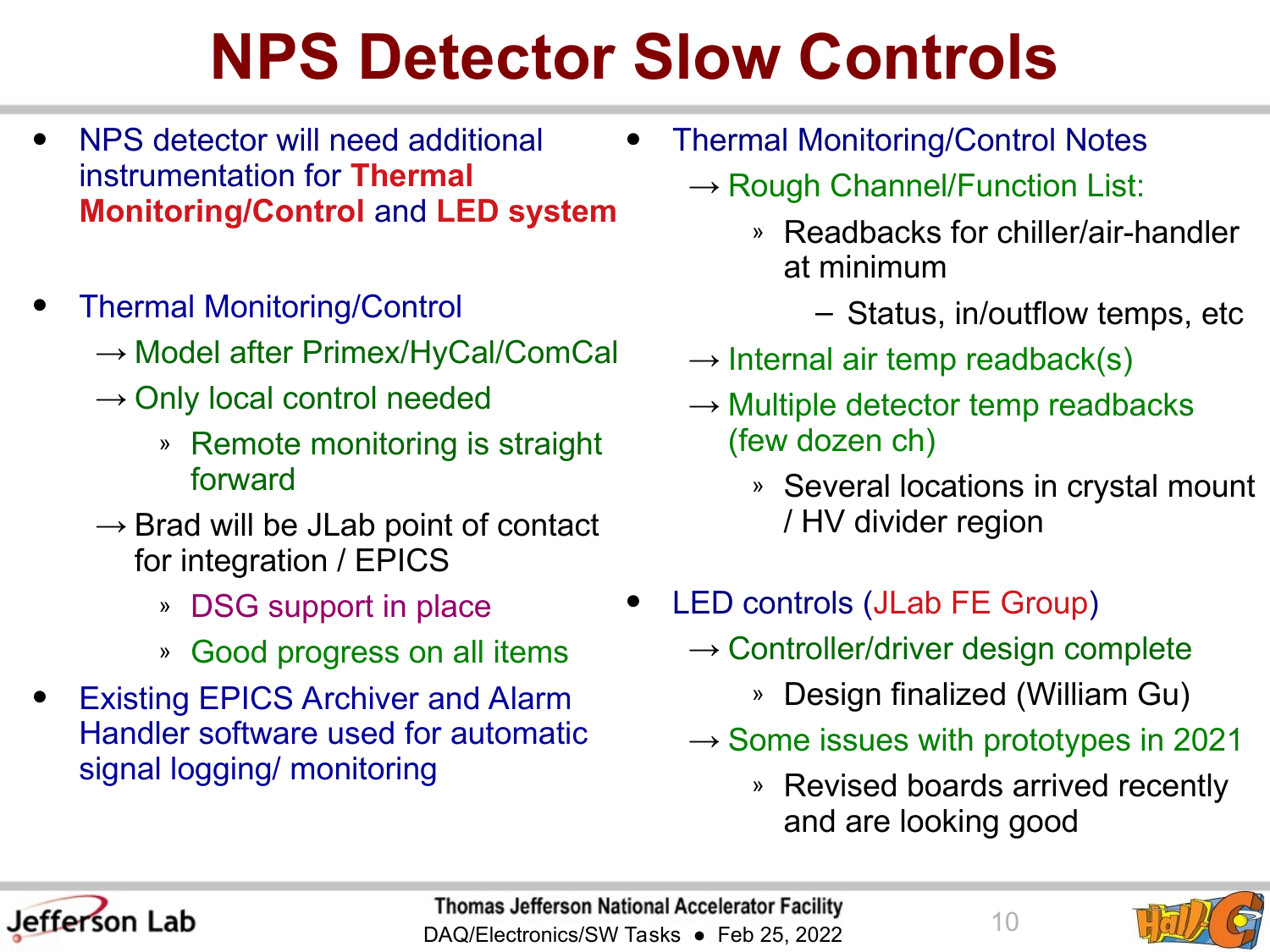# **Signal/HV/LED Cable Runs**

- Plan is for a single 84" tall, 19" standard width rack to be placed near the pivot
	- $\rightarrow$  Planned to go on the upper, power supply deck
- Cable path, cable supports details near final (Paulo, Brad)
- Rack at pivot is BNC:BNC patch for 1080+20 RG-58 cables *only*
	- → *Cables in-hand and labeled; needs bundling*



- Other cables will follow the same path past the rack to the NPS, but with no patch panel:
	- $\rightarrow$  30+2 multi-conductor HV
		- » Assem. and QA testing complete (DSG)
	- $\rightarrow$  60+2 80-wire ribbon cables for LEDs
		- » Need to buy/assemble when LED board final (ie. spring 2022)
		- » Not expensive or long-lead, but on the 'Follow-up' list (Brad)
	- $\rightarrow$  Heavy-gauge grounding cable(s)
		- » Necessary to establish/ensure clean detector ground
		- » Isolation pads for NPS
			- Plan in place with Paulo
		- » *Discussed with J. Segal who will do the ordering*
			- *Not long-lead; on 'Follow-up' list (B)*



Thomas Jefferson National Accelerator Facility<br>DAQ/Electronics/SW Tasks ● Feb 25, 2022 11

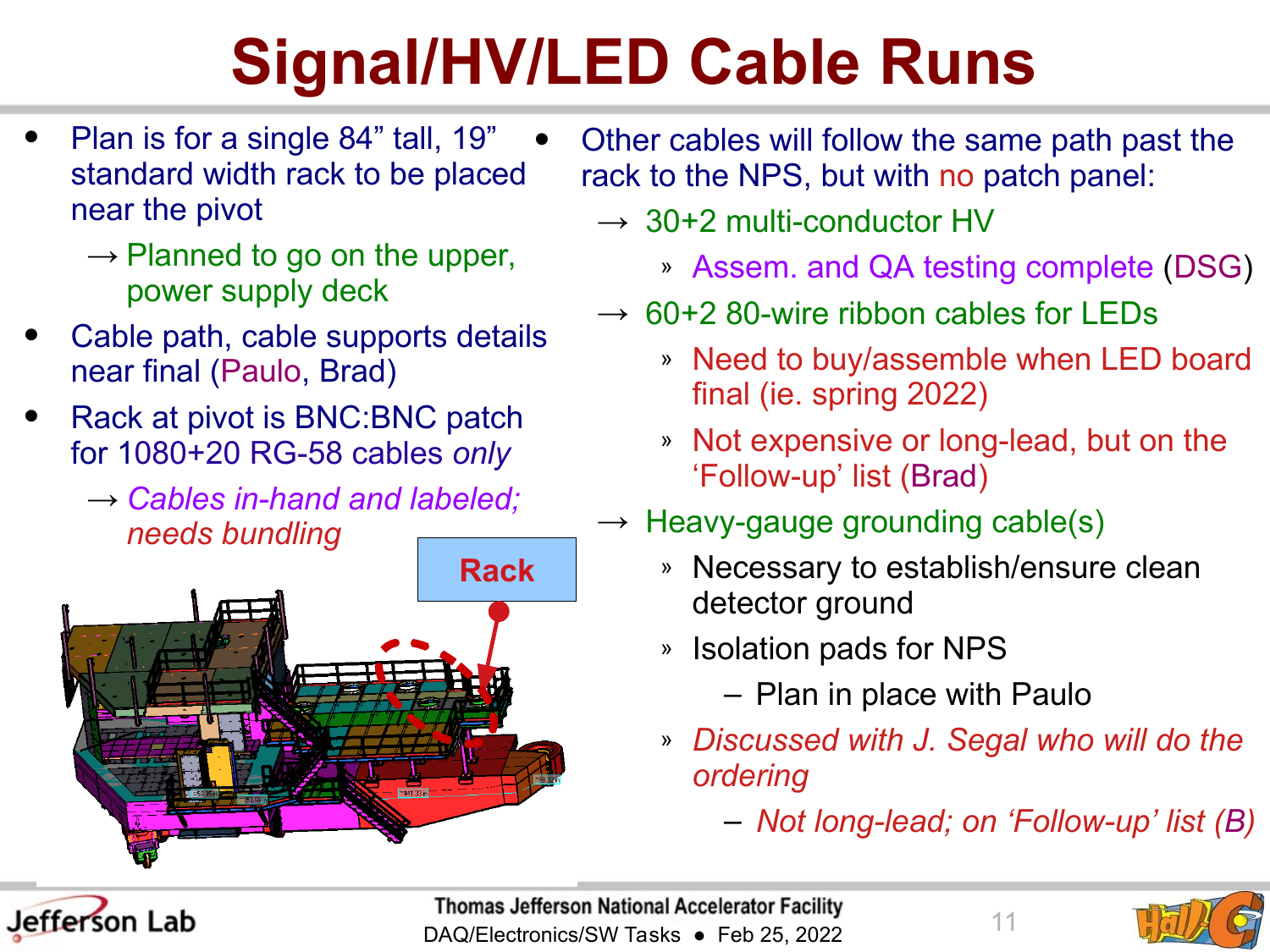#### **Cable Bundle Summary**

- This covers cables run between SHMS detector hut to NPS detector
	- $\rightarrow$  Signal, HV, LED cables
	- $\rightarrow$  All cables follow same run
		- » Cables are ~150' long
		- » Patch panel rack for signal cables is intended to be roughly half way
- Cable bundle cross section and weight estimate (above cables)  $\rightarrow$  ~120 in<sup>2</sup> (cross section area)  $\rightarrow$  ~50 kg/m; ~33 lbs/ft
- *NOT* considered in this document (but not forgotten)
	- $\rightarrow$ Thermal monitoring readout & Temperature control systems
		- » Heat exchanger plumbing, control lines, etc
	- →Paulo, DSG, and Brad have a plan.
		- » Still to be detailed.